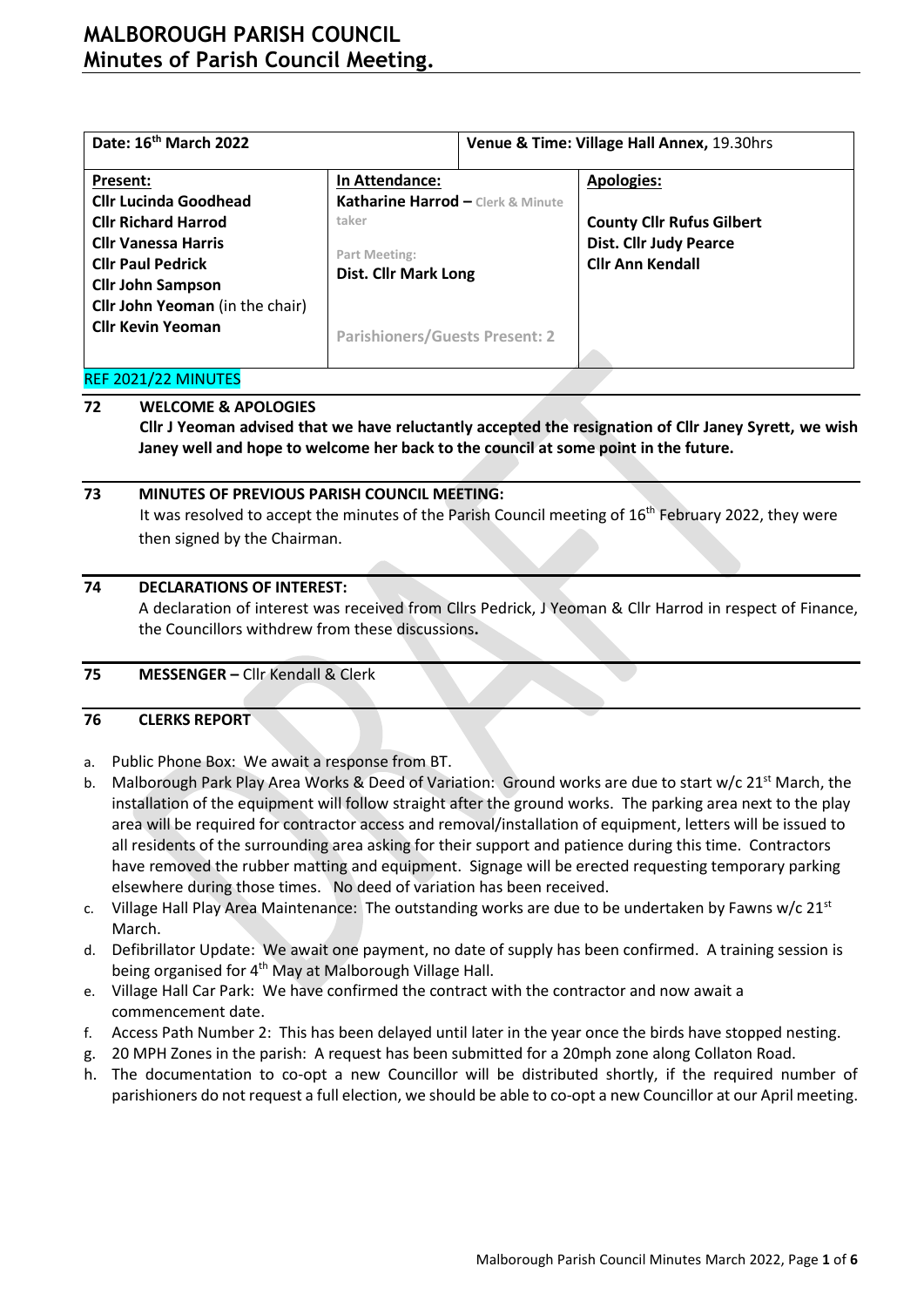# **Parish of Malborough Casual Vacancy**

NOTICE IS HEREBY GIVEN pursuant to Section 87(2) of the Local Government Act 1972 that a casual vacancy exists in the office of Councillor for the Parish of MALBOROUGH and that unless ten or more electors of the electoral area have on or before the \*31<sup>st</sup> March 2022 submitted a request in writing to the Returning Officer, Follaton House, Plymouth Road, Totnes TQ9 5NE, that an election be held to fill the vacancy, the Parish Council will take steps to fill the said vacancy.

Date 16th March 2022

Signed Katharine Harrod

#### 77 **OPEN FORUM:**

**DEVON COUNTY COUNCIL REPORT:** Cllr Rufus Gilbert, Email: Rufus.Gilbert@devon.gov.uk

THE COUNTY OF DEVON (TEMPORARY RESTRICTION) (A381, HALWELL) NOTICE 2022

#### **TEMPORARY PROHIBITION OF THROUGH TRAFFIC & PARKING**

DEVON COUNTY COUNCIL hereby give NOTICE that:

From

**MONDAY 4 APRIL 2022** for a maximum of 5 days

Until

**FRIDAY 8 APRIL 2022** (both dates inclusive)

Between the hours of 19:00 and 07:00

No person shall cause or permit any vehicle to proceed or wait on the sections of Affected Roads.

Roads affected -A381, HALWELL, TOTNES CROSS TO LEIGH CROSS

The alternative, signed, route for vehicles will be via -A381, A379, A3121, A38, A385, A381, AND VICE VERSA

This temporary restriction is considered necessary to enable -**ESSENTIAL CARRIAGEWAY REPAIR AND MAINTENANCE** 

For additional information contact: **WSP** Telephone: 01392 267500

### THE ABOVE WORKS ON THE A381 WILL TAKE PLACE EVERY MONDAY TO FRIDAY BETWEEN 19.00HRS AND 07.00HRS, COMMENCING ON 4TH APRIL AND FINISHING ON 20TH MAY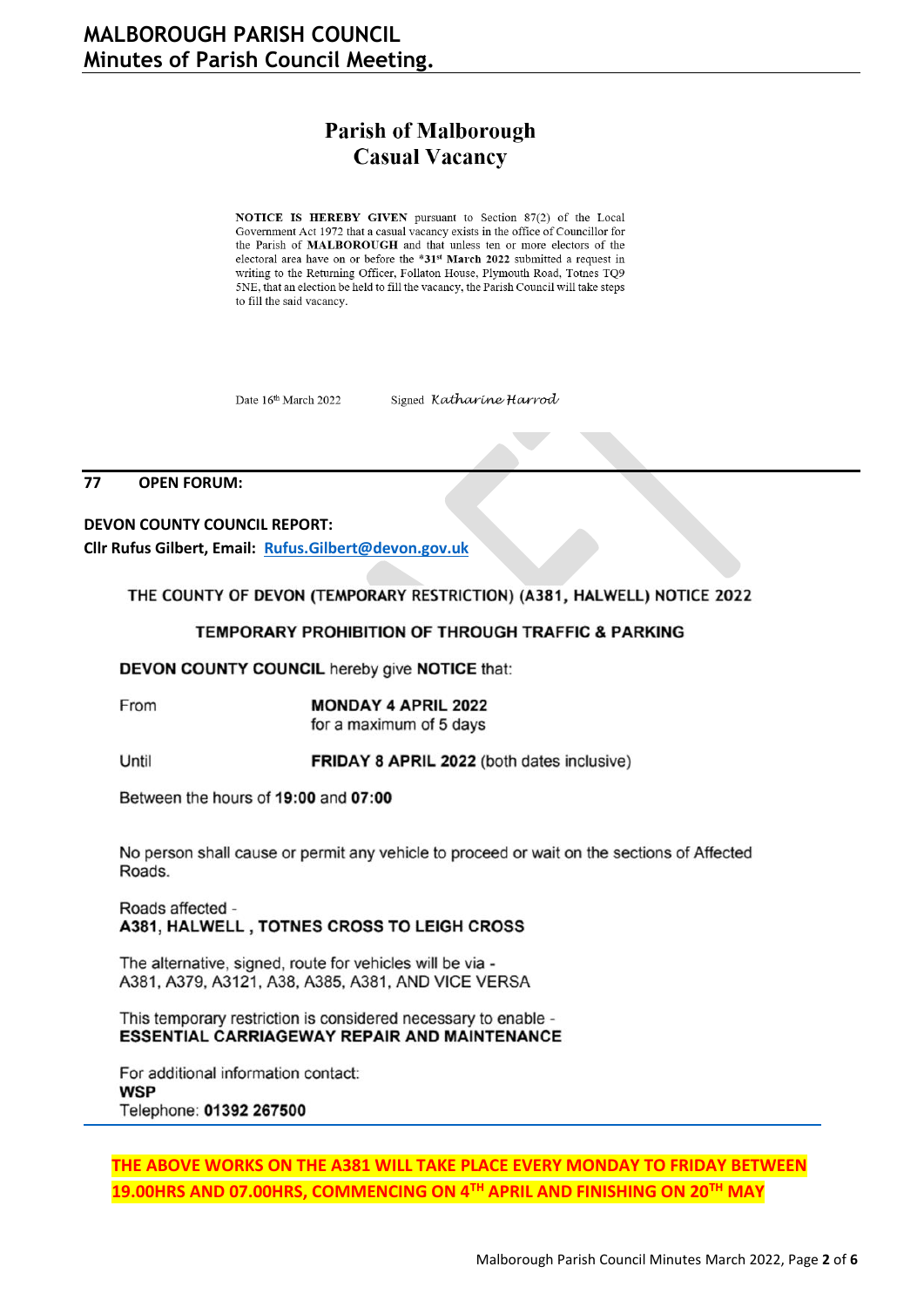### **REPORT IT:**

Members of the public are requested to report all Highways issues through the Highways Website, enabling faster assessment of problem areas which can then be added to the repair/maintenance schedules. You can report potholes, overgrown vegetation, defective signs/lighting and much more. **<https://www.devon.gov.uk/roadsandtransport/report-a-problem/>**

### **DISTRICT COUNCILLOR REPORTS:**

**Email Cllr Judy Pearce: [cllr.judy.pearce@southhams.gov.uk](file:///C:/Users/katha/Downloads/cllr.judy.pearce@southhams.gov.uk) Email Cllr Mark Long: [cllr.mark.long@southhams.gov.uk](mailto:cllr.mark.long@southhams.gov.uk)**

- 1. There is a revision to the Joint Local Plan section Dev 32 in respect of climate change. This will enable measures to be put in place to ensure properties have air source heat pumps, vehicle charging points, solar panels on at least 40% of the roof space, reduced window areas and more habitat green space etc – the aim is to have a ground breaking policy that applies to all applications. It is anticipated that this will be in place from approximately July 2022 onwards.
- 2. SHDC have joined forces with DCC, Plymouth City Council, Torbay Unitary Council and all the District Councils to put in a county deal bid to the government in respect of devolution. There are three tiers of devolution, they are applying for tier two which will give a number of additional powers and extra monies for issues such as highways infrastructure, housing and skills.
- 3. A Devon wide housing task force is being set up which will enable the local authorities to speak directly to the government and ultimately provide more affordable properties in the area.
- 4. At the recent Executive Meeting, a report was passed in respect of people in rented properties who want to move onto a shared ownership house. The agreement allows SHDC to gift the deposit of up to £5,000 to enable people to move out of rented properties and onto the property ladder. An improved scheme for the shared equity properties is also being developed in respect of repairs to the property etc.
- 5. The Government Tax cut of £150 for those properties in bands A-D will be dealt with by SHDC, documentation containing full details is being finalised and will be issued shortly for the 2022/23 year. Registered disabled people living in Band E properties will be treated as living in a band D property and will qualify for the rebate. There is also assistance for those who may be asset rich but cash poor, applications should be made to SHDC.
- 6. Garden waste service (brown bins) will be restarting in the week beginning 28 March 2022. If you need to check when your next collection is, please use the button below. Simply enter your postcode to find your next collection day. Please note that this will not show brown bin collections until 25 March. Your brown bin will be picked up on alternate weeks to your black bin. [https://www.southhams.gov.uk/garden-waste](https://www.southhams.gov.uk/garden-waste-restart)[restart](https://www.southhams.gov.uk/garden-waste-restart)
- 7. A smaller replacement tree for the Monterey pine will be planted in the autumn. SHDC have again been reminded about trimming the tree in Malborough Park to ensure the streetlight is not covered.
- 8. Cllr Long has arranged for SHDC to sweep the car park area and deal with the drainage issues at Malborough Village Hall, the streetlight will also be dealt with.

## **It takes two minutes to report a problem, please help keep our community beautiful. <https://apps.southhams.gov.uk/webreportit>**

Abandoned Vehicle, Damaged or Full Dog Bin, Damaged/Full Litter Bin, Damaged/Full Recycling Bank, Dead Animal, Dirty Beach, Fly Tipping, Litter/Dog Mess, Planning Breach, Stray Dogs, AND MORE…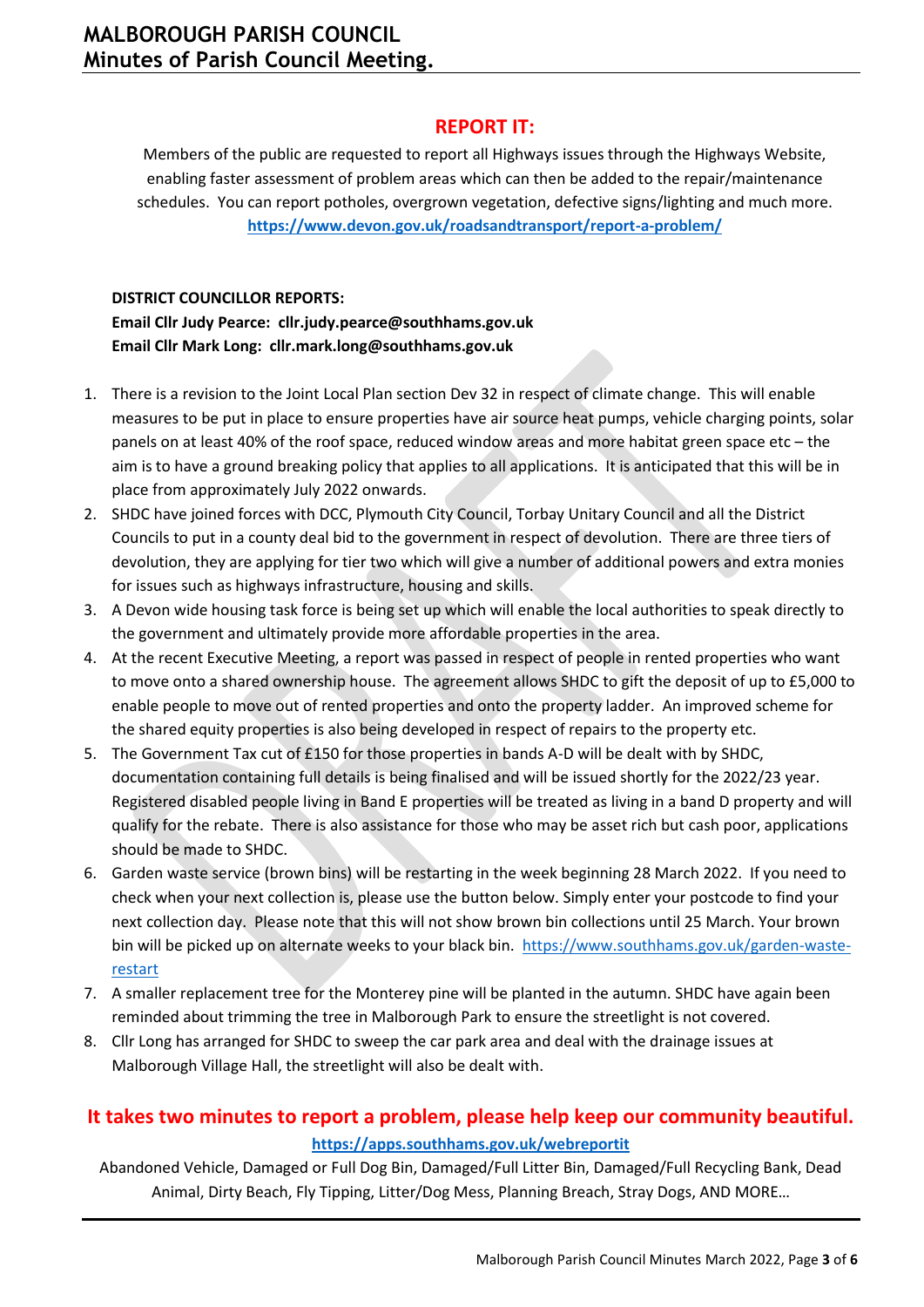# **MALBOROUGH PARISH COUNCIL Minutes of Parish Council Meeting.**

### **78 PLANNING:**

- **a. Applications** received by the Parish Council and under discussion and consideration for the last period. Any recommendation by the Parish Council to the Planning Department is noted after the application details. Those without comment remain under discussion.
- 1. 0572/22/FUL, The Coach House, Lower Collaton Farm, regularise boundary treatment & window/door colour (7/4). **MPC Support**
- 2. 0423/22/FUL, Hope Barton Barns, Extension to area of Pool Barn Building. (31/3). **MPC Support**
- 3. 4329/21/HHO, 1 Shute Park, Readvertisment (7/4). **MPC Support, reiterating comments re the soakaway.**

**NOTE: When providing a response to applications, the Malborough Neighbourhood Plan will be referenced.**

### **b. Decisions:**

- 1. 4711/21/HHO & 4712/21/LBC, The Cottage, Chapel Lane, New access gateway. **No Decision**
- 2. 0329/22/HHO, Charnwood, resubmission of 3845/21/HHO. **No Decision.**
- 3. 4674/21/FUL, The Shippens, establishment of a sustainable farm house. **Withdrawn**
- 4. 4768/21/HHO, 4 Alma Terrace, alterations including single storey extension to rear. **Withdrawn**
- 5. 4676/21/VPO, Alston Gate, modification of S106 affordable housing. **No Decision**
- 6. APPEAL NOTIFICATION: 4207/20/FUL, Land South of Shute Park. **No Decision**
- 7. 4067/21/HHO, Chestnut Folly, external staircase/slide, relocation of roof terrace. **No Decision**
- 8. 1557/21/VAR, Alston Gate, Removal condition 1, variation of conditions 2,5 & 6. **No Decision**
- 9. 1558/21/VAR, Alston Gate, Remove condition 2, variation of conditions 3,9,10,11 & 16. **No Decision**
- 10. 3235/21/FUL, Harwood Farm, New Residential Dwelling. **No Decision.**

### **c. Enforcement issues:**

Please note that the Enforcement Lists are confidential and issues concerning Enforcement cannot be discussed at a public meeting.

South Hams District Council are responsible for the enforcement of all planning breaches, the Parish Council have no authority to deal with issues of this nature.

Please will all parishioners continue to report full details of any violations that do not adhere to the original application for which permission was granted. ALL violations can be reported to Enforcement via [www.southhams.gov.uk/article/3043/Report-a-Planning-Breach](http://www.southhams.gov.uk/article/3043/Report-a-Planning-Breach)

### **79 BUSINESS TO BE DISCUSSED:**

a) Platinum Jubilee:

The Councillors resolved to organise a Jubilee Beacon on the Thursday evening at Burleigh Dolts (lighting at 21.35hrs) by kind permission of Barry Baker.

Councillors also agreed to hold an opening event and to pay for associated costs in respect of the Platinum Jubilee Playground at Malborough Park on the Sunday morning.

The village hall committee have now confirmed that the hall will be available to host an event on the Sunday afternoon. It is thought this would be ideal for a Village Picnic with entertainment by Crunchy Carrot, Councillors resolved to pay £120 to cover the entertainment costs.

Further to the February meeting it was resolved to purchase 250 commemorative water bottles (not mugs) for the children of the parish. Cllrs Pearce and Long have approved funding towards the bottles from their locality budgets.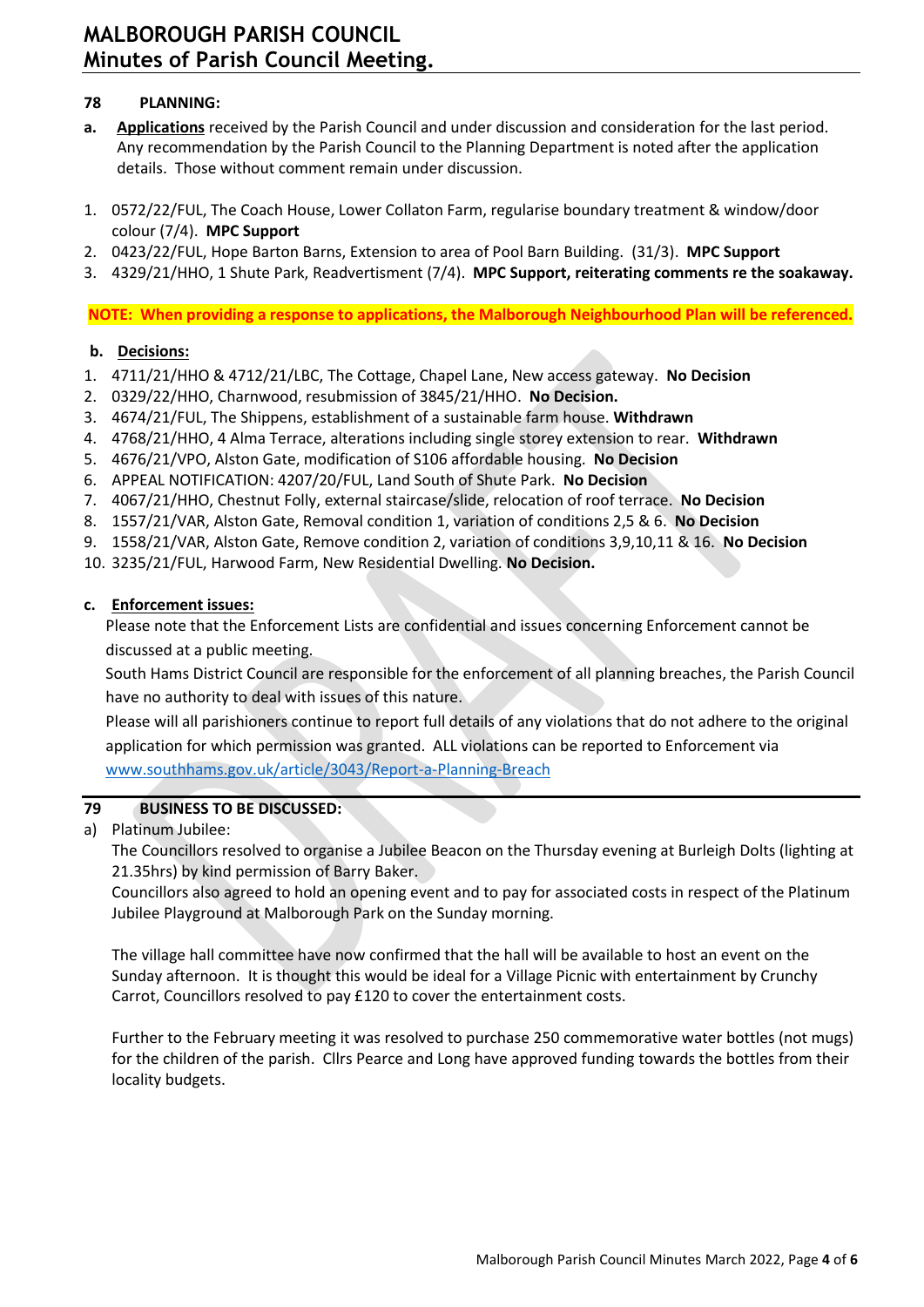# **MALBOROUGH PARISH COUNCIL Minutes of Parish Council Meeting.**



- b) To approve the purchase of three commemorative plaques, two for memorial trees (Duke of Edinburgh & Saving Devon Treescapes) plus a plaque for the Platinum Jubilee play area. The Councillors resolved to purchase three plaques.
- c) To approve the new grass contractor for the burial ground, play area and miscellaneous cuts. Following a discussion the Councillors resolved to offer the Play Area/Adult Gym contract to Cutting Edge Garden Services and the Burial Ground contract to South Hams Elite Property Services.
- d) Climate Emergency: Request for funding in respect of the Environment Fair 2nd April. Minutes of March meeting see Appendix B. Consideration of the future of the sub-committee. Tony Lyle & Tony Adams from the Smash CEB group attended the meeting to give an overview of the Climate and Nature event being held on  $2^{nd}$  April at Malborough Village Hall & Annex. The event has approximately 20 speakers throughout the day plus stalls inside and out, children's activities, refreshments supplied by Feast Kitchen and much more!

Monies were requested for hall hire, raffle tickets, children's activities and prizes. Incoming funds through stallholder fees and sponsorship should cover the costs above however, Councillors resolved to approve funding of up to £200 to cover the above expenses subject to receipt of valid invoices. Councillor Long agreed to cover costs of the hall hire via his locality fund.

A full risk assessment is required to cover the event, this is required prior to the insurance being finalised.

- e) Village Hall Update: Village Hall Minutes are available one month in arrears on the parish website.
- f) Monthly Checks: Defibrillators, Skate Park, Play Area, Toilets & 3 Utilities Meters. All checks complete.

### **80 FINANCE & GOVERNANCE:**

a) The accounts for 2021/22 month 12 were received, shown as APPENDIX A**.** A mandate sheet and transaction record were produced and signed in respect of all payments:

**Accounts to pay** – Clerks Salary & HMRC, Allotments Water £21.28, G/Allen Playground Parts £17.83, SWW Public Toilets Water £24.23, Hope Cove Lifeboat £600, Royal Voluntary Service £150, Citizens Advice Bureau £150, Malborough Garden Services Burial Ground £144 and Village Hall £249.99, The Play Company £23,870.40

### **The Council resolved to accept all payments.**

- b) **Governance:**
- **•** Notification of policy review All policies are due to be reviewed by the May meeting, due to the number of policies requiring review the details will be issued to the Councillors in March. The majority of the policies are provided by organisations such as the National and/or Devon Association of Local Councils.
- NALC Pay Award April 2021, the pay award has finally been approved at 1.75% the councillors resolved to increase the Clerks salary by this amount from the date of the award. l

### **81 MEETING ENDS 21.22 Hrs ITEMS FOR NEXT AGENDA:**

DATES FOR THE DIARY: 20<sup>th</sup> Apr, 18<sup>th</sup> May, 15<sup>th</sup> Jun, 20<sup>th</sup> Jul, 21<sup>st</sup> Sept, 19<sup>th</sup> Oct, 16<sup>th</sup> Nov, Venue Village Hall Annex, 19.30 hrs.